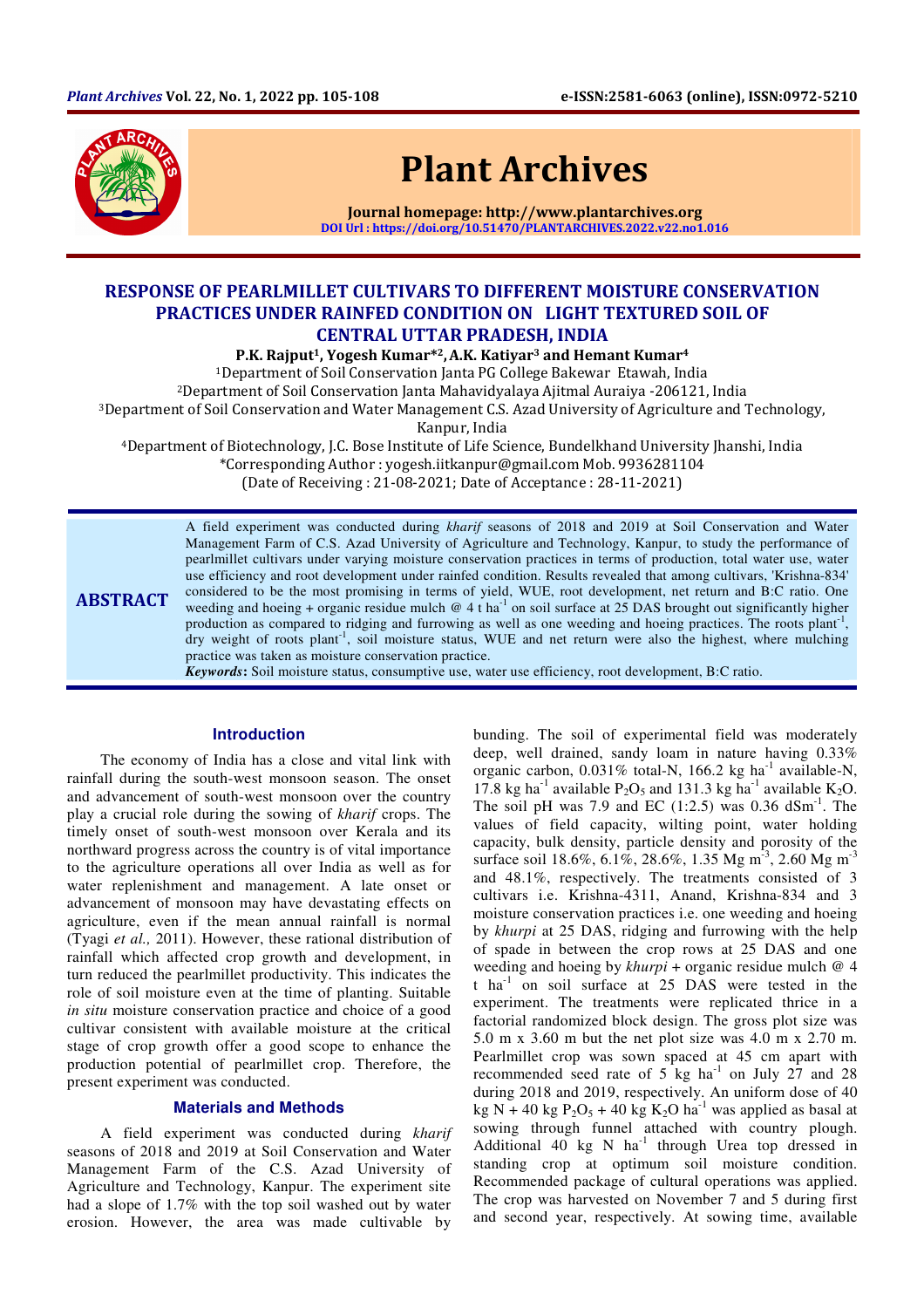soil moisture up to 100 cm soil profile was measured which was 156.7 and 165.8 mm during 2018 and 2019, respectively. Total rainfall during crop period was 420.6 and 592.0 mm during first and second year, respectively.

The soil moisture was determined thermogravimetrically using the samples collected from 0-25, 25-50, 50-75 and 75-100 cm depths at different growth stages. The moisture use by the crop was computed by summing up the values to soil moisture depletion from the profile during the entire crop period. Water use efficiency of the crop was calculated by the formula (WUE =  $Y/ET$ ) as expressed by Viets (1962). Root studies were made at harvest by selecting 2 plants at random from each plot. The roots were freed with a fine jet of water spray so that the delicate rootlets were not broken. Studies on water use and root development were made in one replication only where the plant stand was most uniform.

## **Results and Discussion**

#### **Soil moisture content**

Cultivar 'Krishna-4311' was observed to have higher soil moisture up to one meter soil depth at all the stages of plant growth as compared to 'Anand' and 'Krishna-834' cultivars during both the years (Table-1). It might be associated with genetic make-up of different cultivars. The highest soil profile moisture was observed under one weeding and hoeing + mulching treatment followed by ridging and furrowing at all the growth stages, which might be attributed firstly to arresting the runoff at the site of occurrence, thus providing more opportunity for the rainwater to inter into the soil, and secondly to reduction of surface evaporation and weeds particularly in case of one weeding and hoeing + mulching treatment. These results are in accordance with the views advocated by Kumar *et al.* (2013) and Katiyar *et al.* (2017).

#### **Periodic consumptive use (PCU)**

Cultivar 'Krishna-834' resulted higher PCU over 'Anand' and 'Krishna-4311' cultivars (Table-2), which is attributed to more transpiration by the plants and higher water requirement cultivar. The minimum PCU was observed under one weeding and hoeing + mulching plot and maximum under one weeding and hoeing practice at all the growth stages. Mulch is the material applied over the soil surface to check evaporation and weed emergence under the thick cover resulting saved water for long period. These results are supported by the findings of Verma *et al.* (2017).

#### **Total water use and water use efficiency**

In case of cultivars, TWU and WUE were maximum in 'Krishna-834' during both the years (Table-2). Higher TWU in this cultivar might be attributed to their better root growth (Table-3) and crop canopy as well as comparatively longer crop duration as compared to other cultivars. Higher grain yield of 'Krishna-834' might has increased the WUE over other cultivars. One weeding and hoeing + mulching treatment recorded lower TWU and higher WUE than other moisture conservation practices during both the years. Higher WUE recorded by the crop grown under one weeding and hoeing + mulching practice might has been due to control of weeds and reduce evaporation loss as a

result sufficient conserved water in the soil, which in turn made it possible to utilize moisture by the crop more efficiently over other moisture conservation practices. Similar were the findings of Singh *et al*. (1997), Tejawal *et al.* (2006) and Kumar *et al.* (2013).

#### **Root development**

Cultivar Krishna-834' proved better root development i.e. root depth, number of roots plant<sup>-1</sup> and dry weight of roots plant $^{-1}$  than other cultivars during both the years (Table-3). The varietal differences in root development may be attributed to hereditary characteristics of cultivars. Higher root depth was found to be connected with one weeding and hoeing practice due to lack of available moisture in soil, where crop tended to develop deeper roots in search of available moisture and nutrients. On the other hand, higher number of roots plant<sup>-1</sup> and dry weight of roots plant-1 appeared to be associated with one weeding and hoeing + mulching, where crop appeared to develop lateral roots due to considerable amount of moisture conserved in the surface layer. These results are in accordance with that of Verma *et al.* (2017).

#### **Yield**

Pearlmillet cultivars differed significantly in grain and stover yields during both the years (Table-3). Krishna-834 gave significantly higher grain and stover yields over other two cultivars during both the years. Higher yields recorded with 'Krishna-834' might be on account of an overall improvement in yield attributes, compared to 'Anand' and 'Krishna-4311' cultivars. Grain and stover yields were produced significantly highest under one weeding and hoeing + mulching treatment followed by ridging and furrowing and lowest in one weeding and hoeing practice during both the years. Grain yield might be attributed to various yield attributes, while stover yield is the combined effect of growth characters and yield attributes. Similar results have also been reported by Kaushik and Gautam (2012), Kumar *et al.* (2013), Sekhawat *et al.* (2016), Verma *et al.* (2017), and Katiyar *et al* (2017 ).

#### **Economics**

'Krishna-834' cultivar adjudged to be the best and gave highest net return and B:C ratio than 'Anand' and 'Krishna-4311' cultivars during both the years (Table-3). One weeding and hoeing + mulching recorded the highest net return. However, this treatment was failed to exhibit superiority in respect of B:C ratio over ridging and furrowing due to additional cost of cultivation. Treatment of ridging and furrowing exhibited the highest B:C ratio during both the years.

#### **Acknowledgement**

The data collected for the study is part of a larger study conducted at Chandra Shekhar Azad University of Agriculture & Technology Kanpur. The logical support P.K. Rajput and Yogesh Kumar and fund provided by the Head of Department Soil Conservation and Water Management is duly acknowledged. Thanks are due to the Head of Department of the University and colleagues for providing constructive suggestion in improvement of the manuscript. The data collected by technical person supervision of by A.K. Katiyar is acknowledged.

**Table 1 :** Soil moisture content up to one meter depth (mm) at different intervals of pearlmillet as influenced by moisture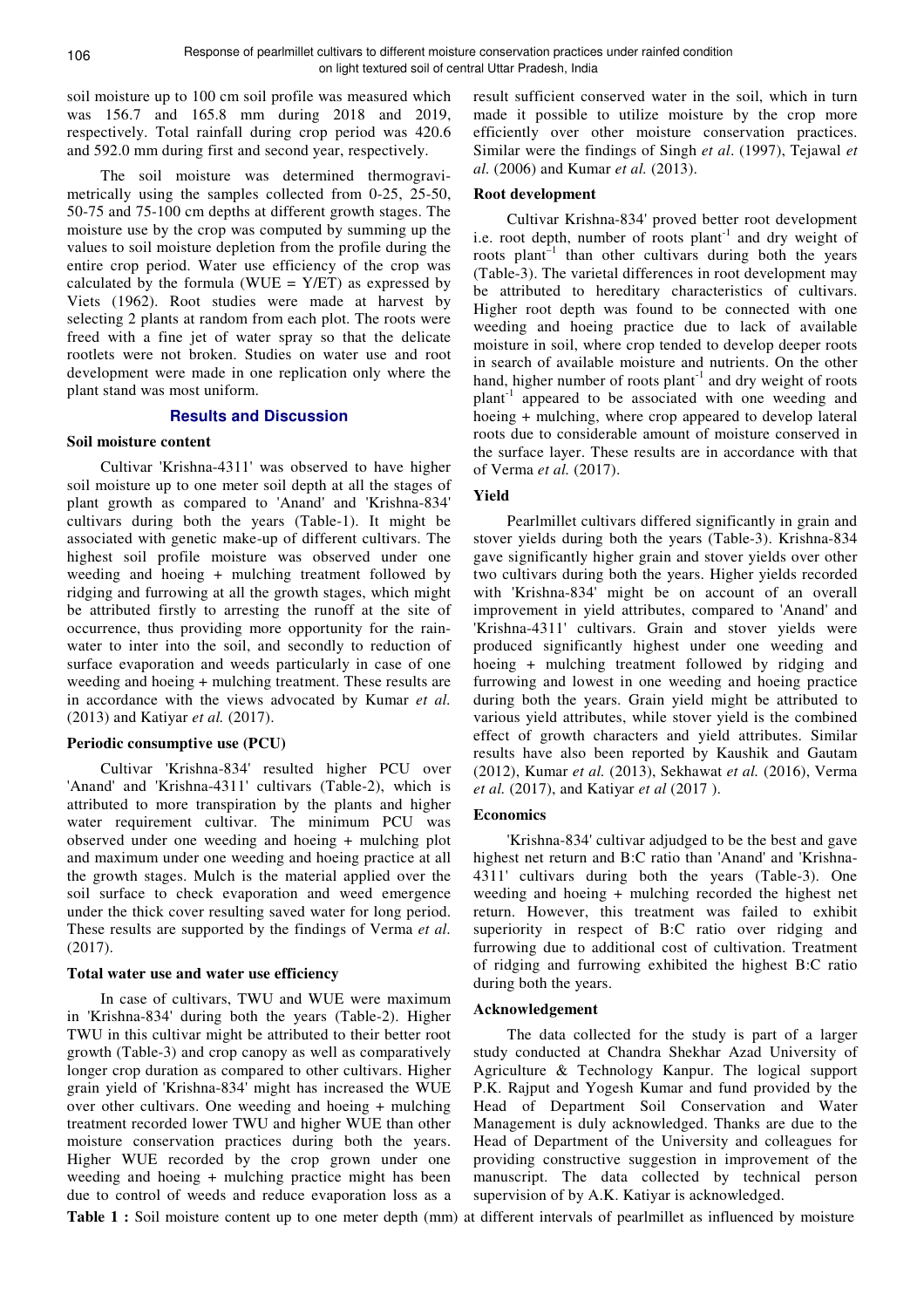## conservation practices and cultivars

|                                                 |        |            | 2018       |            |         | 2019   |            |            |            |         |  |  |
|-------------------------------------------------|--------|------------|------------|------------|---------|--------|------------|------------|------------|---------|--|--|
| <b>Treatment</b>                                | Sowing | 30         | 60         | 90         | At      | Sowing | 30         | 60         | 90         | At      |  |  |
|                                                 | time   | <b>DAS</b> | <b>DAS</b> | <b>DAS</b> | harvest | time   | <b>DAS</b> | <b>DAS</b> | <b>DAS</b> | harvest |  |  |
| <b>Cultivars</b>                                |        |            |            |            |         |        |            |            |            |         |  |  |
| Krishna-4311                                    | 156.7  | 173.4      | 219.4      | 127.8      | 103.1   | 165.8  | 179.2      | 199.1      | 119.2      | 102.5   |  |  |
| Anand                                           | 156.7  | 173.1      | 216.7      | 122.0      | 95.9    | 165.8  | 179.0      | 195.9      | 113.6      | 95.7    |  |  |
| Krishna-834                                     | 156.7  | 172.9      | 215.1      | 118.0      | 90.8    | 165.8  | 178.7      | 193.9      | 109.6      | 90.8    |  |  |
| <b>Moisture cons. practices</b>                 |        |            |            |            |         |        |            |            |            |         |  |  |
| One weeding $&$ hoeing                          | 156.7  | 172.8      | 214.4      | 118.0      | 90.0    | 165.8  | 178.0      | 192.1      | 106.7      | 90.1    |  |  |
| Ridging & furrowing in between crop rows        | 156.7  | 173.2      | 218.0      | 124.0      | 97.7    | 165.8  | 179.3      | 196.3      | 114.6      | 96.9    |  |  |
| One weeding $\&$ hoeing + organic residue mulch | 156.7  | 173.4      | 218.8      | 125.8      | 102.2   | 165.8  | 179.6      | 200.5      | 121.1      | 102.0   |  |  |
| $@4t$ ha <sup>-1</sup> on soil surface          |        |            |            |            |         |        |            |            |            |         |  |  |

DAS = days after sowing

Table 2 : Periodic consumptive use m<sup>-1</sup> soil depth at different intervals, total water use and water use efficiency of pearlmillet as influenced by moisture conservation practices and cultivars

|                                        |               |               |               |            | Water use  |               |            |            |                           |             |                                  |      |  |
|----------------------------------------|---------------|---------------|---------------|------------|------------|---------------|------------|------------|---------------------------|-------------|----------------------------------|------|--|
|                                        | Sowing        | <b>30 DAS</b> | <b>60 DAS</b> |            | Sowing     | 30 DAS 60 DAS |            | 90 DAS to  | Total water<br>use $(mm)$ |             | efficiency (kg                   |      |  |
| Treatment                              | to            | to $60$       | to $90$       | 90 DAS to  | to $30$    | to $60$       | to $90$    |            |                           |             | grain $ha^{-1}$ mm <sup>-1</sup> |      |  |
|                                        | <b>30 DAS</b> | <b>DAS</b>    | <b>DAS</b>    | at harvest | <b>DAS</b> | <b>DAS</b>    | <b>DAS</b> | at harvest |                           |             | of water)                        |      |  |
|                                        |               |               | 2018          |            |            |               | 2019       | 2018       | 2019                      | 2018        | 2019                             |      |  |
| <b>Cultivars</b>                       |               |               |               |            |            |               |            |            |                           |             |                                  |      |  |
| Krishna-4311                           | 106.2         | 95.8          | 100.2         | 24.7       | 103.4      | 101.2         | 98.3       | 16.7       | 326.9                     | 319.6       | 4.30                             | 4.80 |  |
| Anand                                  | 106.5         | 98.2          | 103.3         | 26.1       | 103.6      | 104.2         | 100.7      | 17.9       | 334.1                     | 326.4       | 4.75                             | 5.11 |  |
| Krishna-834                            | 106.7         | 99.6          | 105.7         | 27.2       | 103.9      | 105.9         | 102.7      | 18.8       |                           | 339.2 331.3 | 5.19                             | 5.63 |  |
| <b>Moisture</b><br>cons.               |               |               |               |            |            |               |            |            |                           |             |                                  |      |  |
| practices                              |               |               |               |            |            |               |            |            |                           |             |                                  |      |  |
| One weeding & hoeing                   | 106.9         | 100.2         | 105.0         | 28.0       | 104.6      | 107.0         | 103.8      | 16.6       | 340.1                     | 332.0       | 4.20                             | 4.48 |  |
| Ridging $\&$ furrowing in              | 106.4         | 97.0          | 102.6         | 26.3       | 103.3      | 104.1         | 100.1      | 17.7       | 332.3                     | 325.2       | 4.76                             | 5.23 |  |
| between crop rows                      |               |               |               |            |            |               |            |            |                           |             |                                  |      |  |
| One weeding $&$ hoeing +               | 106.2         | 96.4          | 101.6         | 23.6       | 103.0      | 100.2         | 97.8       | 19.1       | 327.8                     | 320.1       | 5.31                             | 5.87 |  |
| organic residue mulch @                |               |               |               |            |            |               |            |            |                           |             |                                  |      |  |
| $4$ t ha <sup>-1</sup> on soil surface |               |               |               |            |            |               |            |            |                           |             |                                  |      |  |

 $DAS =$  days after sowing

**Table 3 :** Root development, yield and economics of pearlmillet as influenced by moisture conservation practices and cultivars

|                                                                                    | Root development |                              |              |                           |               |                                        |             |                           |                                    |           |                                          |                |                                               |       |           |      |
|------------------------------------------------------------------------------------|------------------|------------------------------|--------------|---------------------------|---------------|----------------------------------------|-------------|---------------------------|------------------------------------|-----------|------------------------------------------|----------------|-----------------------------------------------|-------|-----------|------|
| Treatment                                                                          | Root<br>depth    | No. of roots<br>$plant^{-1}$ |              | Dry<br>weight of<br>roots | Root<br>depth | No. of<br>roots<br>plant <sup>-1</sup> |             | Dry<br>weight of<br>roots | Grain<br>yield<br>$(q \, ha^{-1})$ |           | Stover<br>yield<br>$(q \text{ ha}^{-1})$ |                | Net return (Rs)<br>$ha^{-1}$ )                |       | B:C ratio |      |
|                                                                                    | (cm)             | Prim-                        | Secon-       | $\text{plant}^{-1}(g)$    | (cm)          |                                        | Prim-Secon- | $plant^{-1}$              |                                    |           |                                          |                |                                               |       |           |      |
|                                                                                    |                  | arv                          | dary<br>2018 |                           |               | arv                                    | darv        | (g)                       |                                    |           |                                          |                |                                               |       |           |      |
|                                                                                    |                  |                              | 2019         |                           |               |                                        | 2018 2019   |                           |                                    | 2018 2019 | 2018                                     | 2019 2018 2019 |                                               |       |           |      |
| <b>Cultivars</b>                                                                   |                  |                              |              |                           |               |                                        |             |                           |                                    |           |                                          |                |                                               |       |           |      |
| Krishna-4311                                                                       | 21.1             | 18.1                         | 60.4         | 19.3                      | 20.2          | 19.9                                   | 64.2        | 19.4                      |                                    |           |                                          |                | 14.08 15.34 49.15 53.67 16747                 | 17863 | 1.29      | 1.59 |
| Anand                                                                              | 22.5             | 20.4                         | 65.6         | 21.4                      | 21.7          | 22.4                                   | 68.9        | 22.2                      |                                    |           |                                          |                | 15.88 16.67 52.78 57.19 17974 20024           |       | 1.32      | 1.62 |
| Krishna-834                                                                        | 24.8             | 23.0                         | 70.3         | 23.1                      | 23.8          |                                        | 25.4 72.4   | 24.3                      |                                    |           |                                          |                | 17.59 18.67 16.32 59.45 21619 22684 1.55      |       |           | 1.68 |
| SE(d)                                                                              |                  |                              |              |                           |               |                                        |             | $\overline{\phantom{a}}$  | 0.71                               | 0.60      | 1.20                                     | 1.00           |                                               |       |           |      |
| $CD (P=0.05)$                                                                      |                  |                              |              |                           |               |                                        |             | $\overline{\phantom{a}}$  | 1.51                               | 1.27      | 2.54                                     | 2.12           |                                               |       |           |      |
| Moisture cons.<br>practices                                                        |                  |                              |              |                           |               |                                        |             |                           |                                    |           |                                          |                |                                               |       |           |      |
| One weeding $&$<br>hoeing<br>Ridging $\&$                                          | 26.5             | 17.0                         | 59.7         | 18.8                      | 25.4          |                                        | 18.6 62.4   | 19.2                      |                                    |           |                                          |                | 14.29 14.89 50.17 52.27 16083 16083 1.31 1.54 |       |           |      |
| furrowing in<br>between crop rows<br>One weeding $&$                               | 22.6             | 20.5                         | 65.0         | 21.5                      | 21.8          |                                        | 23.0 69.0   | 22.3                      |                                    |           |                                          |                | 15.83 17.00 52.74 57.38 19234 21389 1.46 1.68 |       |           |      |
| $hoeing + organic$<br>residue mulch @ 4<br>$t$ ha <sup>-1</sup> on soil<br>surface | 19.3             | 23.3                         | 71.5         | 23.5                      | 18.5          |                                        | 26.2 74.1   | 24.4                      |                                    |           |                                          |                | 17.41 18.78 55.34 60.67 21024 23099 1.40      |       |           | 1.67 |
| SE(d)                                                                              |                  |                              |              |                           |               |                                        |             |                           | 0.71                               | 0.60      | 1.20                                     | 1.00           |                                               |       |           |      |
| $CD(P=0.05)$                                                                       |                  |                              |              |                           |               |                                        |             |                           | 1.51                               | 1.27      | 2.54                                     | 2.12           |                                               |       |           |      |